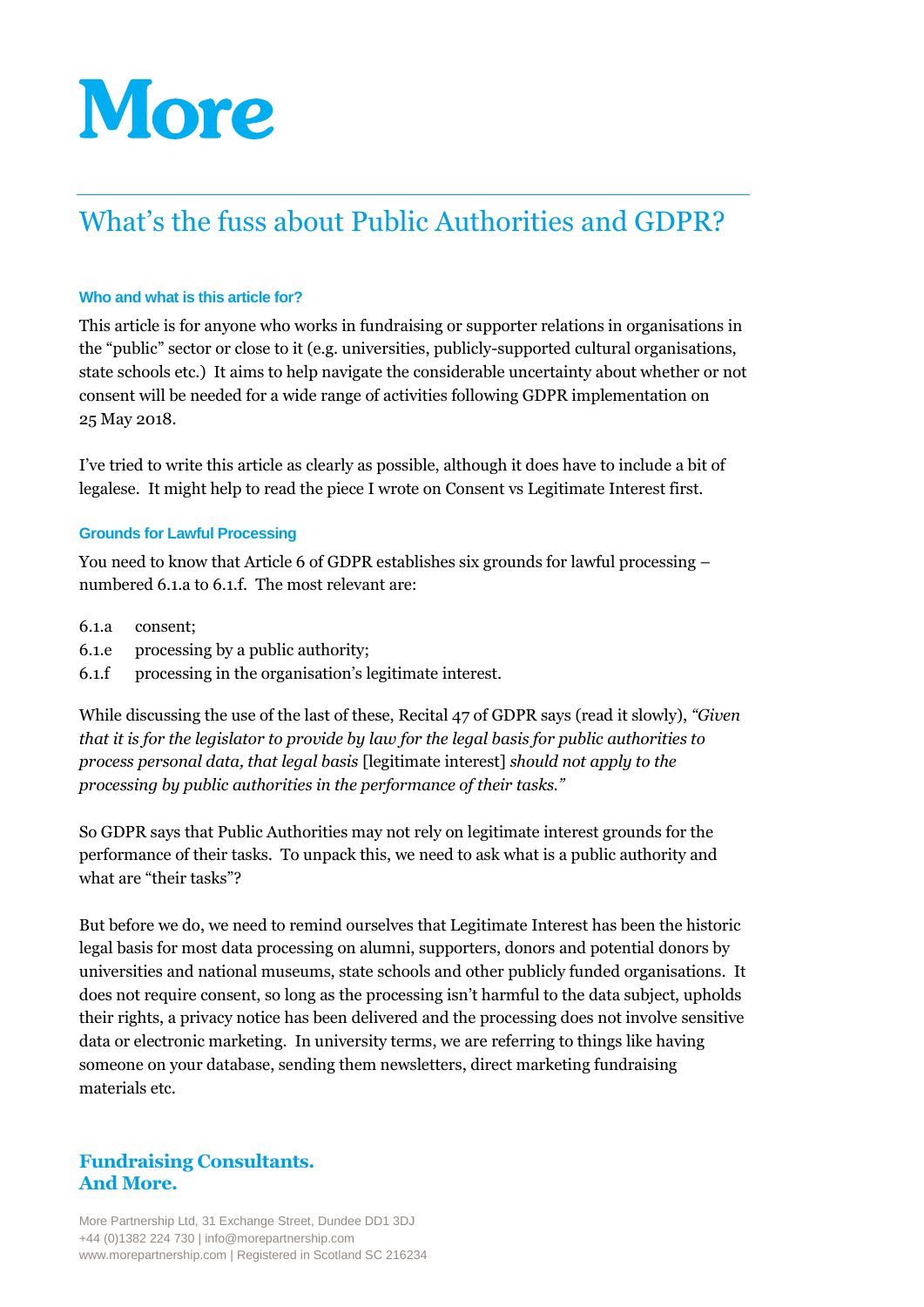#### **What is a Public Authority?**

The government has a list of Public Bodies<sup>i</sup> , but other organisations are also defined as Public Authorities for the purpose of the Freedom of Information Act. This includes universities, publicly funded museums, state schools, NHS trusts and other similar bodies, many of whom actively fundraise.

The Information Commissioner has not explained how it will decide what is and what is not a Public Authority, nor has it published any definitive timescale for doing so. Indeed, this may be a matter for secondary legislation and not within ICO's powers. However, since ICO also regulates Freedom of Information, it is distinctly possible that the same definition may be used for GDPR purposes.

#### **What does Recital 47 mean by "their tasks?"**

This is not entirely clear. It might mean the things the authority is required to do by statute, or it could mean all the things they do.

#### **Might there be some other lawful basis for processing?**

Public authorities may rely on Article 6(e) "*processing* [which] *is necessary for the performance of a task carried out in the public interest or in the exercise of official authority vested in the controller*." So, Her Majesty's Revenue and Customs can rely on this to justify processing your information for the purposes of collecting tax.

One might hope that any organisation deemed to be a public authority could rely on Article 6(e) for all its processes. But, in the case of a university, you would have to argue that as well as recruiting and teaching students and collecting their marks and awarding them degrees, all kinds of important but ancillary activities like fundraising and the exploitation of intellectual property and the running of conference facilities were also tasks carried out in the public interest, or "in the exercise of official authority." That's quite a leap.

So, there is no certainty these important but ancillary functions could be carried out under Article 6(e). Some other ground for processing would be needed.

# **A glimmer of hope?**

One possible solution would be to allow public authorities to use Article 6(e) for their core purposes (e.g. teaching students), and "legitimate interest" or some other ground for noncore purposes (e.g. fundraising). This might seem fanciful, but conversations with staff at ICO and their ICO's draft guidanceii on consent seems to suggest this might be possible. On page 16 of the draft guidance, in a section entitled "What are the alternatives to consent?", the document says, "*Public bodies cannot generally rely on 'legitimate interests' under the GDPR, but should be able to consider the 'public task' basis in Article 6(1)(e) instead. However, you will need to be able to justify why the processing is necessary to carry out your functions – in essence, that it is proportionate and there is no less intrusive alternative. And, as always, you will need to ensure you are fair, transparent and accountable. Note that this basis* [Article 6(e) processing] *cannot apply if you are acting for purposes other than your official functions – for example, if you are a hybrid body. In such circumstances, you could still consider 'legitimate interests' as a potential basis, as long as the processing is otherwise lawful.*"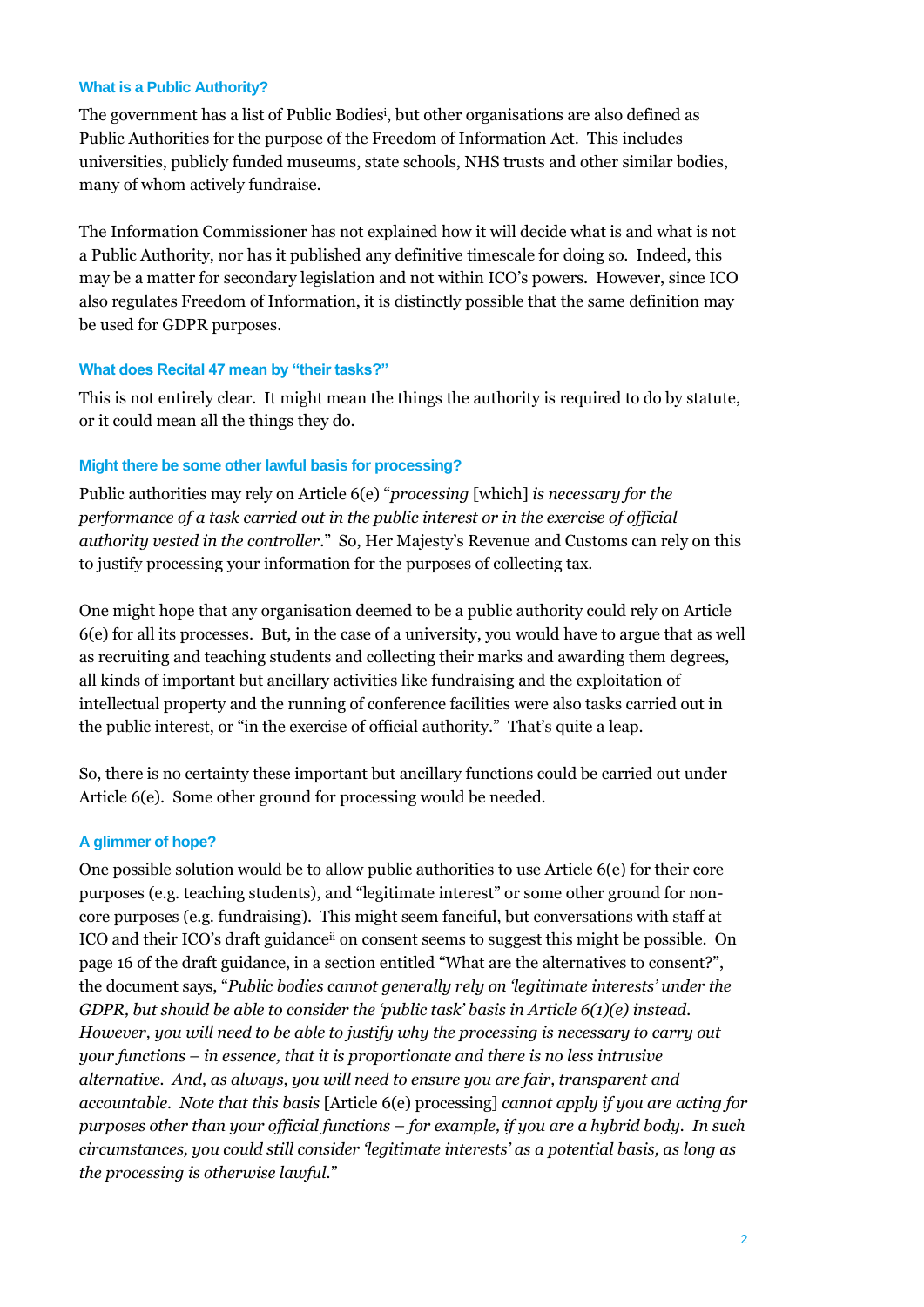This seems to suggest that core tasks for which the public body is established (i.e. teaching students) would be rendered lawful under Article 6(e). By contrast, non-core functions (such as fundraising) could not be lawful under 6(e) because the organisation is not required to do it by statute.<sup>iii</sup> But the last sentence suggests that tasks which are not core statutory requirements could be lawful under Article 6(f) – legitimate interest.

If this really is the direction of travel, then we need to know what a hybrid body is (referred to in the italicised section above.) A search of GDPR and the Data Protection Act produces no other references to hybrid bodies, but it is an established concept in the world of the Human Rights Act. There it refers to a private organisation carrying out a public function (e.g. a private company running a prison) whereas ICO appears to use it to refer to a public body carrying out a "private" function.iv

# **Three things we need to know – and soon**

- We need to know which organisations are actually going to be regarded as public authorities. This is very important because knowing the ground for lawful processing is a key building block for compliance. Indeed, GDPR requires certain grounds to be explicitly stated in privacy notices.
- We need to know whether the "hybrid bodies" model really will be the way in which ICO will regulate the processing of data for non-statutory purposes by public authorities.
- We need to know who, ICO or DCMS or Parliament, will decide the answers to these questions, and when.

# **What to do in the meantime?**

In the absence of any legislative "fix", there is a material risk that consent will be the only ground for lawful processing for almost all activities carried out by a fundraising or Development and Alumni function in a public body. Ironically, this is not a situation faced by much of the charity sector since they are not public authorities.

So, it may be tempting to start seeking consent now in case the hybrid solution outlined above fails to materialise, since it's less than 14 months until GDPR comes into effect, and for organisations with annual mailing cycles, these mailings are coming up soon.

There is a significant difference of opinion on whether this is wise, however. A two-part thought experiment illustrates this quite well.

In part one, suppose I asked you "May I punch you in the face?" If you said "No", I would not punch you, and in the very unlikely event you said "Yes", I suppose I would. But if you didn't answer at all, and I still punched you, you would no doubt ask me what on earth I was doing. In the "null response" third scenario, the trouble is I gave you the illusion of a choice – one which I did not intend to let you exercise. And quite clearly your right not to be punched outweighs my interest in punching you.

Part two has me asking you "Would you like a bunch of freesias?" You might say "Yes" or "No" or not reply. If "Yes", you get freesias and if "No", you don't. And if you don't reply, I shall give them to you anyway. Here, the damage or distress caused to you is materially different even if you don't answer, unless you're allergic to freesias. But I still gave you the impression you had a choice.